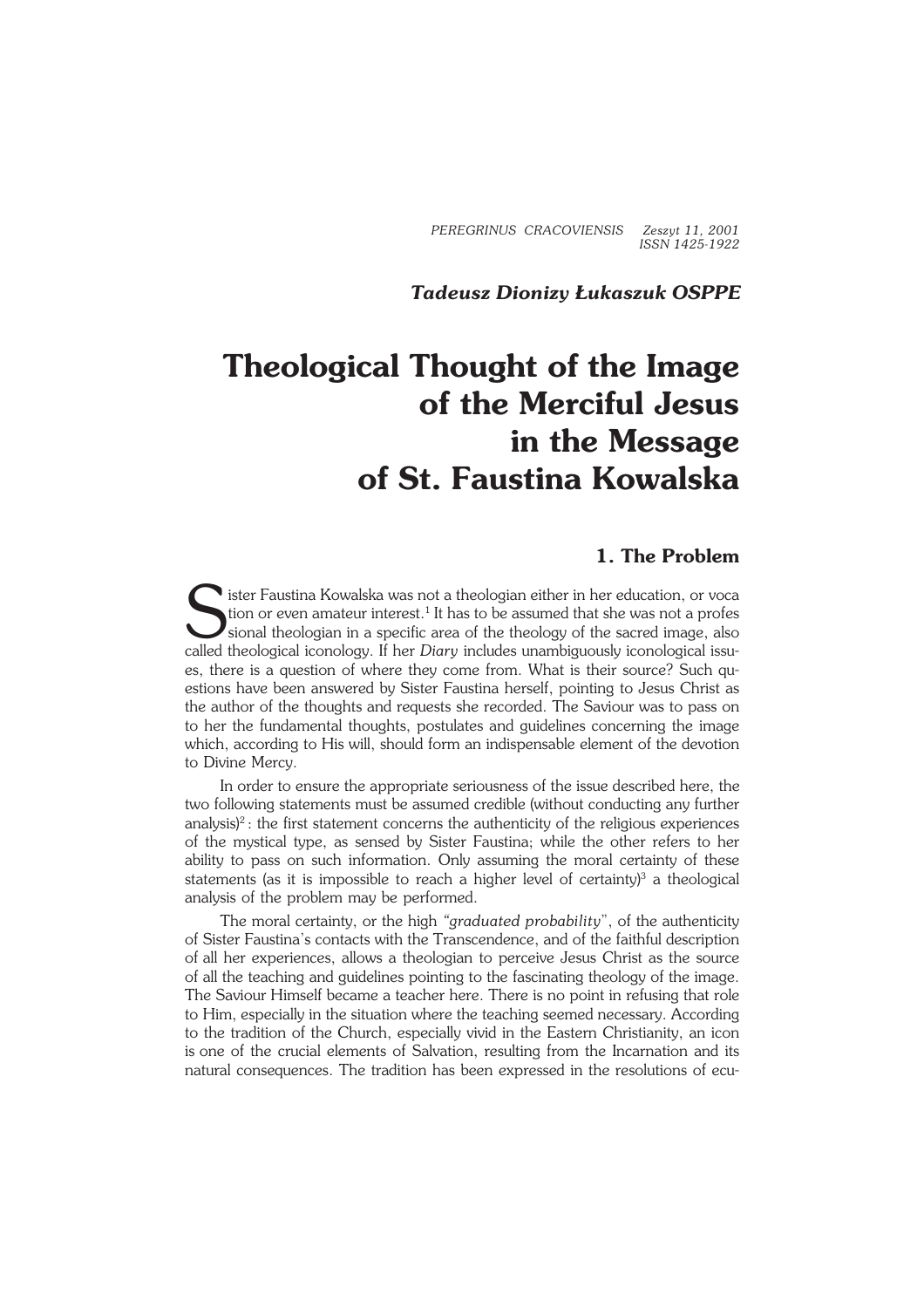menical councils, becoming the official dogma.<sup>4</sup> The dogma, despite of its official character, was not fully appreciated in the Western Church, and the icons often did not perform the functions for which they had been designed.

Private revelations are not a proper source of faith, yet often act as reminders of the truth revealed or introduce adjustments to the established church practice. This is the specific task and the profound justification of such revelations in thehi− story of the humanity redeemed. Therefore it is not unusual that in the message passed on by Sister Faustina, we find grounds for stressing the role of the image in experiencing authentic Christianity.

The fundamental task of the message passed on by Sister Faustina was the shi− fting of emphasis in certain areas of Church pastoral activities, mainly from the singularly stressed justice<sup>5</sup> to the great and boundless Divine Mercy. Mercy had not been denied before, but it had been placed in the background, which could mean that in relations with God, one should first of all take account of justice, and make it the basis of salvation. In the message passed on by Sister Faustina, Jesus placed mercy in the foreground, as the most important attribute of God. A personal proof of this attribute was Jesus Himself – the Son of God Incarnate. Since the moment of the Incarnation, one cannot proclaim the Divine Mercy without speaking of Him: His Person, owing to the Incarnation, became open to visual presentation, through which he becomes especially close to us. This is probably the cause of the special role of the icon, called the image of the Divine Mercy, which is in fact an image of Jesus Incarnate and Glorious.

This study contains three sections: 1. the request of the image; 2. the role of the image in the worship of the Divine Mercy; 3. the requested form of the ima− ge. The sections contain analyses based on the writings of Sister Faustina.

### **2. The categorical request of the image**

The *Diary* of Sister Faustina points directly that the image of the Divine Mercy is to form an essential element of the devotion. This motif is seen in all her writings where she speaks of her sensations of the visionary meetings with the Saviour. Among the multiple enunciations, rather free of any imposed framework and con− taining varied information, let us first search for the ones referring to the creation of the image. They do not, unfortunately, appear in a pure form, free from indica− tions concerning the shape and the tasks of the image, yet the very demand for the image prevails in them.<sup>6</sup> The request for the image was first proclaimed by Jesus inthe vision, dated in the *Diary* as February, 22nd 1931. Sister Faustina described the vision as follows: *"In the evening, when I was in my cell, I saw Lord Jesus inawhite garment. One hand raised for blessing, and the other touched thegarment at the chest. From the opening of the garment emanated two rays, onered and the other pale.* (…) *After a while Jesus said to me: «Paint the image*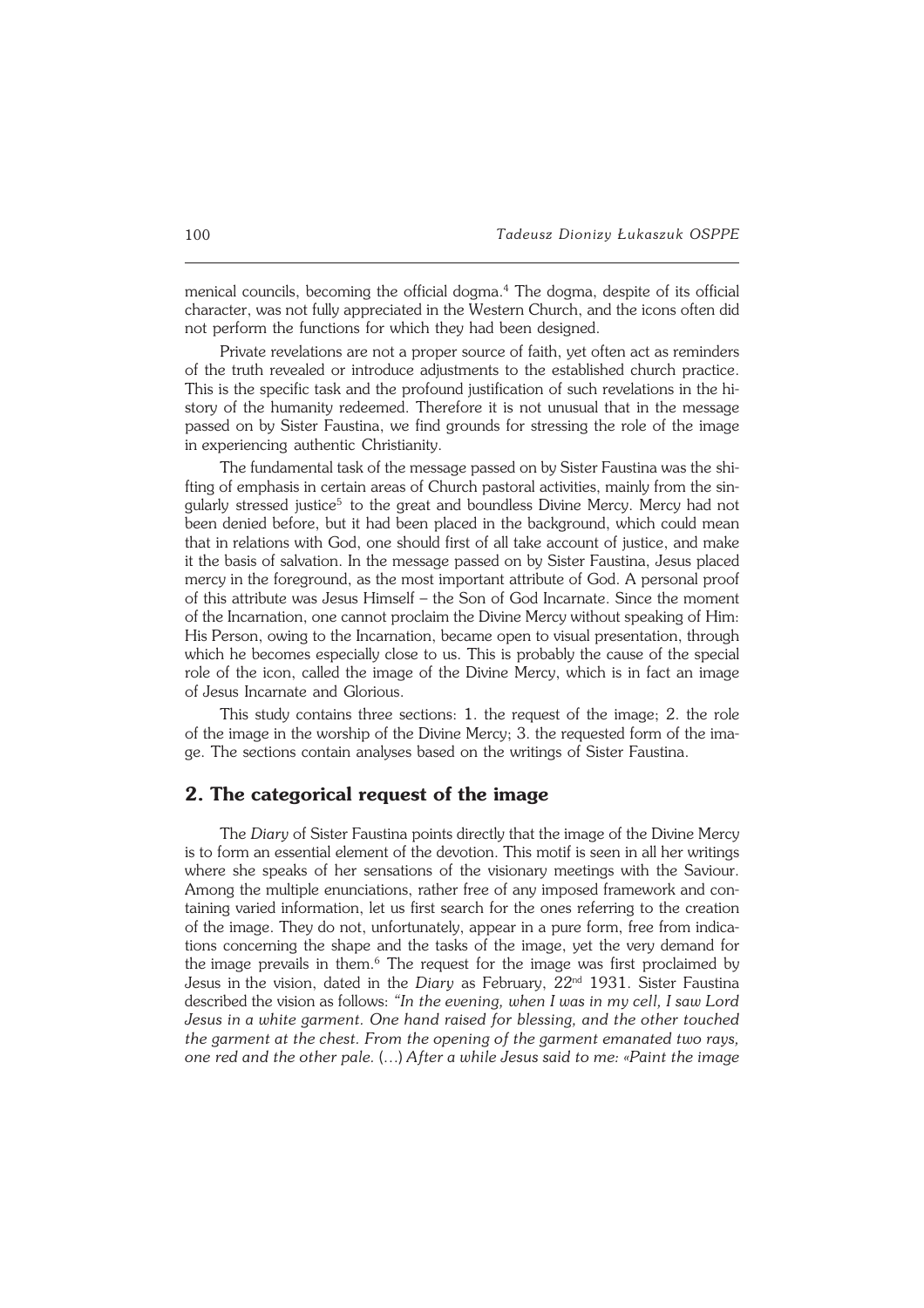*according to the vision you see, with an inscription: Jesus, I trust in You. I want this image to be worshipped in your chapel, and then in the entire world»."*<sup>7</sup>

With this request for the image, Sister Faustina addressed her confessor<sup>8</sup>, who did not engage in the task, but limited the issue to painting the image in her soul. This solution, directed by reason, did not, however, prove efficient, that is did not meet the Lord's intentions. Sister Faustina wrote that when she left the confes− sional, she heard the words: *"My image in your soul already exists. I desire a feast of Mercy established. I want the image painted with a brush to be conse− crated on the first Sunday after Easter, and the Sunday is to be the Divine Mercy Sunday*.*"* 9

Treating the request of the Lord with the appropriate seriousness, Sister Fau− stina addressed her Mother Superior, who, similarly to the confessor, assessed the issue with a reserve stating that they needed to wait for clearer indications from Heaven. The plea for such indications was answered in Sister Faustina's soul with the words: *"Ishall let* [this] be *known to your superiors by grace I shall grant through this image*.*"* 10

The imperative to paint the image exceeded the abilities and strength of Sister Faustina, which was proved by her failing efforts to fulfil this request.<sup>11</sup> The task imposed on her was a serious burden to her conscience, becoming a life task. Sister Faustina felt this burden, and tried to liberate herself from it. She mentions in her writings that she asked the confessor to liberate her from *"the duty to paint theima− ge*. "The confessor did not agree with her, and ordered all the inspirations and postulates to be presented to him.<sup>12</sup>

This commandment of the confessor did not actually solve anything, especial− ly concerning the suffering of Sister Faustina, about which she complained to there− ader and even more to Jesus. She wrote: *"I suffered a lot because of painting this image*.*"* Later she stated she did not know what to believe: on the one hand she was told that this was all hallucination, while on the other hand the priest said that perhaps God wished to be adored through this image, therefore it should be pain− ted. When she complained about this to Jesus, she apparently heard: *"My daugh− ter, your suffering will not last long*.*"* 13

The Lord's demand for the image did not cease, rather on the contrary, it increased. This was proved by the decisive, and threatening words addressed to Sister Faustina: *"Know that if you neglect the issue of painting the image and the entire act of mercy, you shall be held responsible for a great number of souls on* the Day of Judgement.<sup>"14</sup> It is easily understandable that after such words, fear took over in the Visionary's soul. Responsibility for other people is a heavy burden for those who are hastened by the commandments from above. Knowing the we− ight of the burden, Sister Faustina tried to fulfil the task by all possible means.

This proved possible only in Vilnius, where she was moved in 1933. The issue of painting the image interested her confessor, Fr. Michał Sopoćko, who ordered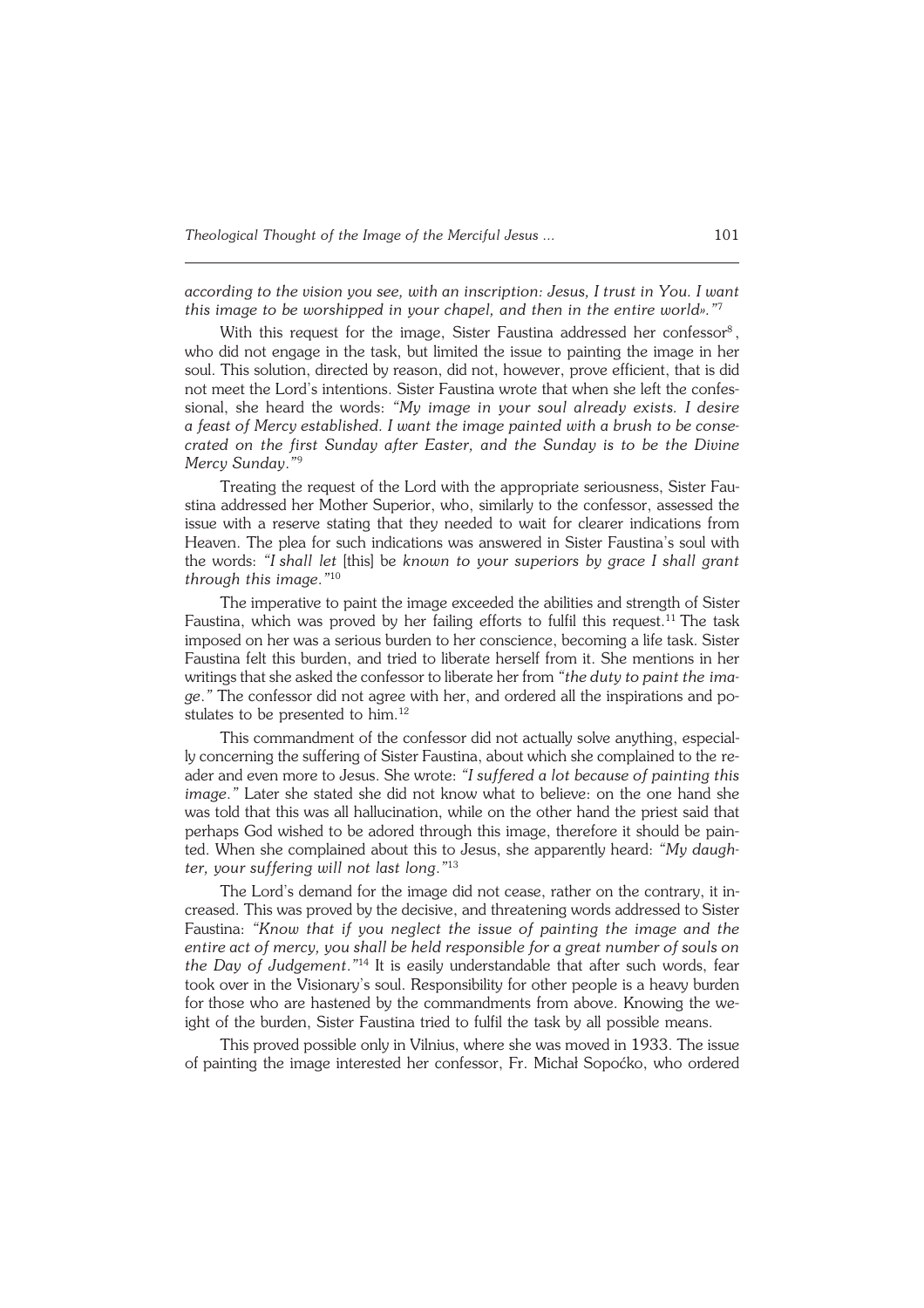the painting from Eugeniusz Kazimirowski, to be done according to Sister Fausti− na's indications. The painting was finished in June 1934, and immediately after− wards placed in the corridor of the Bernardine Convent, at St. Michael's Church where Fr Sopoćko performed the function of the rector.<sup>15</sup> The first public adoration of the immage occurred, according to God's will, between April,  $26<sup>th</sup>$  and  $28<sup>th</sup>$  1935 at the Pointed Gate (Ostra Brama), where the end of the Anniversary Year was celebrated on the White Sunday.

Further information on the history of the image, related to the perfection of its workshop and to its worship, should be searched for in historical studies.<sup>16</sup> This infor− mation seems secondary to a theologian. A theologian is mainly intrigued by the fact that Jesus Christ demanded the image and the granting of a special role to the image in the worship of the Divine Mercy. Why such a request and why so persistent?

The answer to such question may be formulated as a reasonable assumption, having a certain degree of probability, yet far from certainty. A theologian has no means to understand God's thinking and intentions; he may at the most propose probable suppositions, justifying their probability with logical links to the faith.

Why does the Saviour demand the image and in such categorical manner? The iconological dogma might be of help here, formulated at Church Councils, and passed onto the believers. The history states that the Councils: Second of Nice (787), the Fourth of Constantinople (869/70) and of Trent (1563), categorically imposed the religious worship of the icons. The proclamations of these Councils, although differing in form, conform in the content, that is the imperative to prese− rve the icons and the worship of those icons in the Church. The icons enumerated always start from the image of *"The Lord, God and our Saviour, Jesus Christ*", followed by the image *"ofthe Holy Mother of God"*, and then by the images of angels an saints.<sup>17</sup>

Early Councils motivated the imperative with the Incarnation, which not only justifies, but even requires the visual presentation of God who became man. The Son of God Incarnate is the *"image of the invisible God"* (Colossians 1,15) and the "stamp of God's very being" (Hebrews 1,3), which causes everyone who sees the Son to see the Father. The Son, incarnated for us and our Salvation, presented all the Divine attributes, with the attribute of mercy at the foreground. The image of the Son, therefore, becomes the image of the Divine Mercy, who took human form in the person of Jesus Christ. This form is the most accessible to man of all times and cultures. Jesus insists, as seen in the *Diary* of Sister Faustina, that it should be presented in this way to man of our times. In the light of these facts, one may perceive how the name of the image is justified: *the Image of the Divine Mercy.*<sup>18</sup>

The first question, of why Jesus wanted the image, is related to the other question, of why this Lord's request occurred in our religious and cultural environ− ment, and in our times. The answer to this question may also be only probable, without any claim to certainty.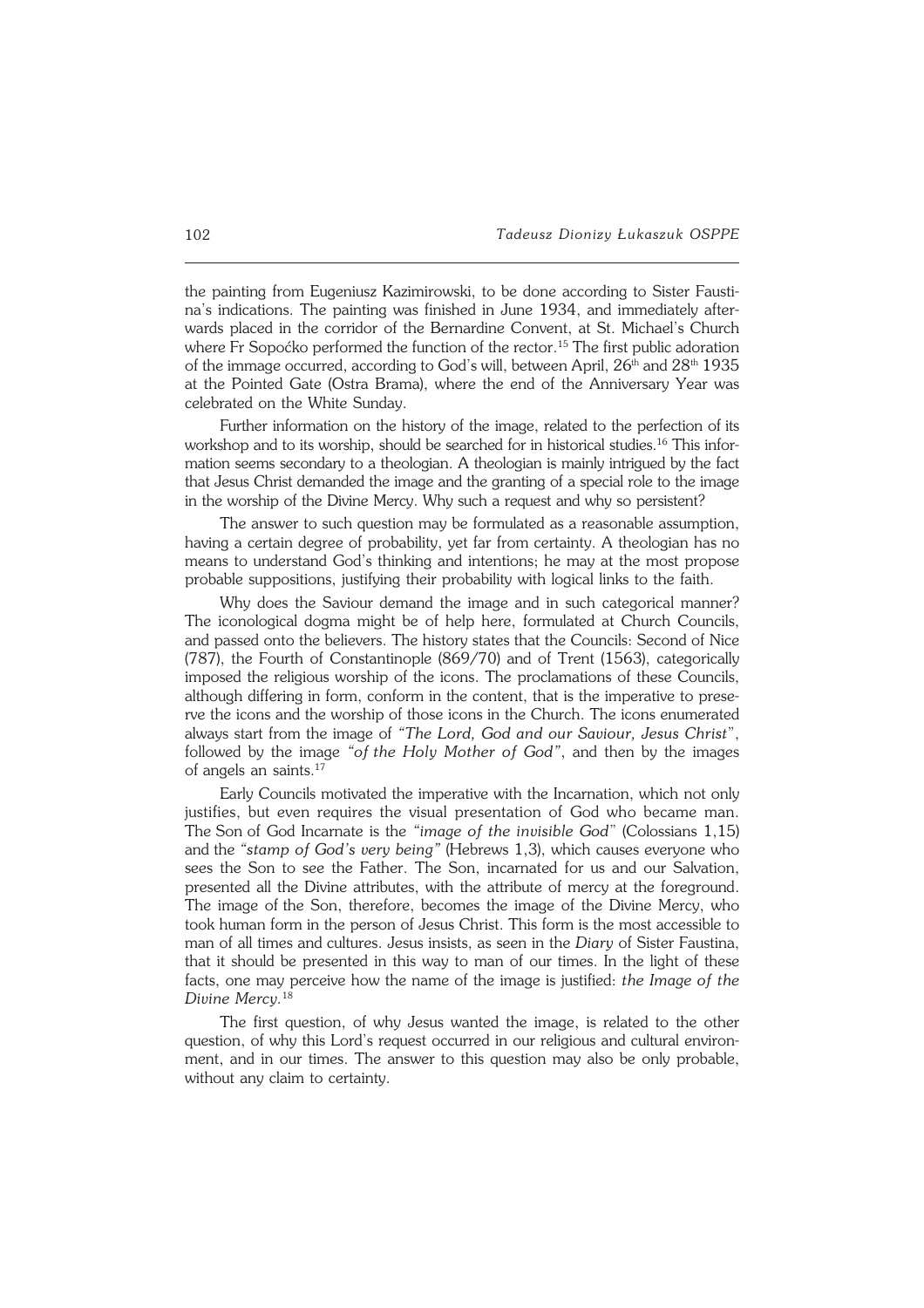Among the possible and reasonable assumptions, there is God's intention to enliven the iconological dogma and its implications in the Catholic Church. The dogma has always existed in the Western Church, concealed in the formulas of the Council dogmatic statements, yet it did not perform its function well, as if waiting for revitalisation. It did not take part in the life of the Church, serving as an additio− nal element, almost as a decoration. It was said that beauty should serve the glory of God, yet it was perceived externally, as an adornment of the essential religious acts. The marginal treatment of art in the Church is testified by the decisions of the Church offices, including the Second Vatican Council. The standard, written in Rule No 125 on the liturgy (*Sacrosanctum concilium*), imposes the tradition of exhibiting the paintings for the believers, yet at the same time treats them with reserve, both as concerns the number and the order of the images presented. When reading the standard, a question pops up spontaneously whether the issue was important for religious life, or perhaps the images were a permissible and hardly tolerated addition.<sup>19</sup> Taking all the above into account, it is possible that Jesus Christ, the Lord and the Head of the Church, wanted to remind His people that the iconological dogma was still binding, and as a consequence the icons sho− uld serve to facilitate close contact between man and God. The message of Sister Faustina testifies that Jesus Himself perceives such task of the icons.

#### **3. The task of the image**

Jesus, requiring His image, from the start defined the appropriate place for it in the life of believers, as well as tasks to be performed.<sup>20</sup> The very first words of the Lord are clearly about the image (*imago sacra, icon* in its function, but not neces− sarily in its form), before which one should adopt appropriate behaviour, and which one should adore.21 Words of Jesus are quite clear: *"I want this image to be wor− shipped in your chapel, and then in the entire world*.*"* 22

This wish was to be fulfilled slowly, but efficiently, although there were many obstacles. The image was first publicly adored at the Pointed Gate in Vilnius on April 26th – 28th 1935, during *the triduum* closing the Anniversary of Salvation. By a strange coincidence, this adoration occurred several days before and on the very Sunday desired to be the Divine Mercy Sunday. Fr Michał Sopoćko, pointing to the image, said in his sermon that the Divine Mercy requested public adoration.<sup>23</sup>

Another coincidence, which was probably not a coincidence for Heaven, con− cerned the fact that the adoration took place in the church of Our Lady the Merciful at the Pointed Gate. The image of Our Lady from the Pointed Gate, without the Child, seems to request a completion in the form of the centrally positioned image of Christ. These two images are a part of the iconographic setting called *"Deeis",* which could be completed with the image of St. John the Baptist.

This was the beginning of the worship of the Divine Mercy. It was marked with difficult moments which could decide about its failure, yet to the contrary, the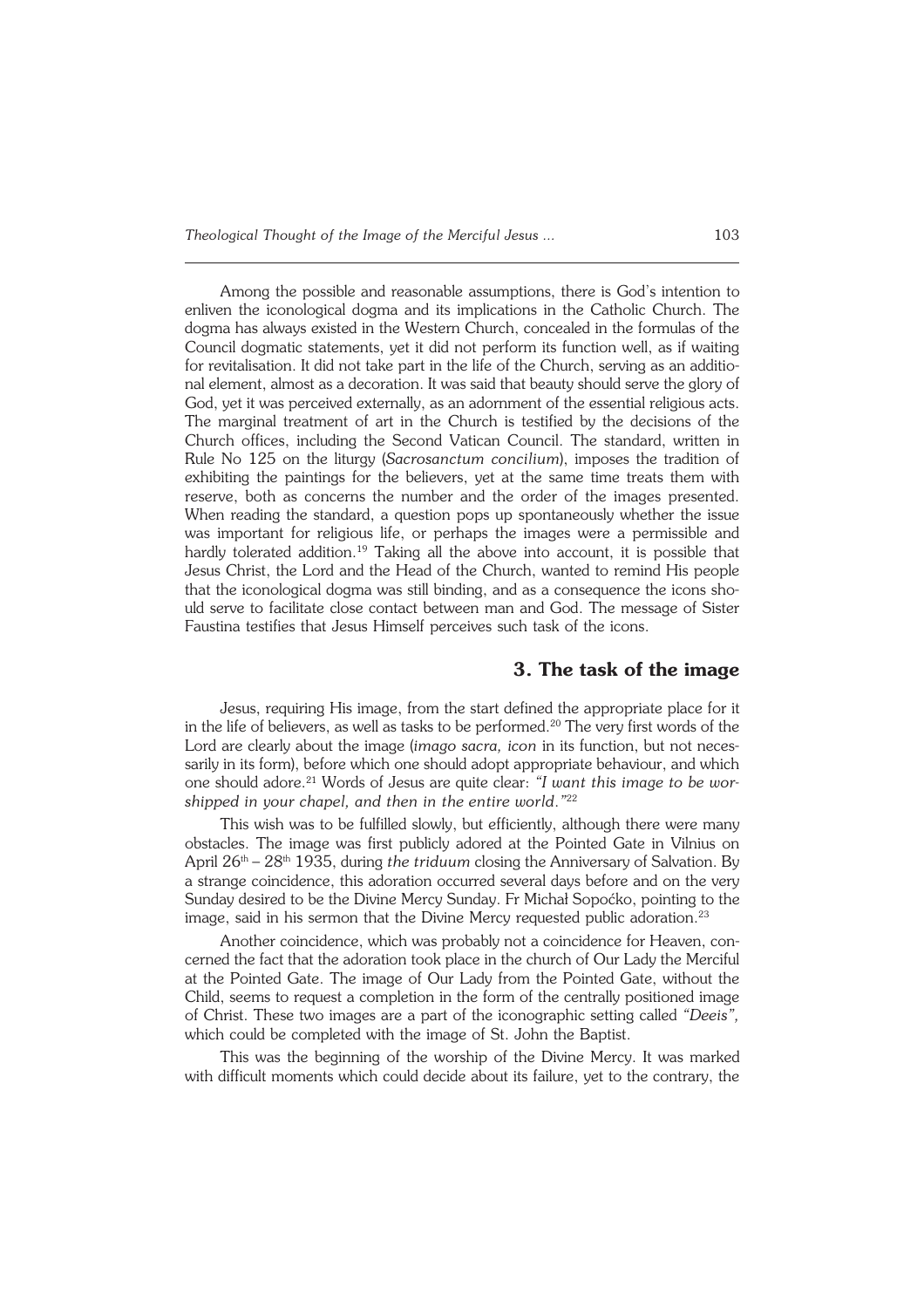cult spread not only in the convent chapel of Our Lady the Merciful, but keeps spreading all over the Christian world, according to Christ's wish.<sup>24</sup> The barriers put against the devotion to the Divine Mercy were forgotten on the beatification of Sister Faustyna Kowalska (Sister Faustina). This event put an end to the opinions that the image, resulting from private revelations, did not suit the requirements of litur− gy, and that it was not correct in the theological and biblical aspect.<sup>25</sup>

The above evidence shows that Christ requested public adoration for the ima− ge, that is adoration which forms part of church worship, and not is limited to private apartments. The Lord did not seem to state what the public adoration sho− uld be like. Christ was not specific here. Therefore we may assume that He wanted to apply, the generally adopted, customary worship of icons. The standards for worship result from the Tradition of the Church where, according to the Second Council of Nice, the Holy Spirit acts. The Holy Spirit first caused the preservation of the icons, and then guided their worship in the liturgical and para−liturgical life of the Church.<sup>26</sup>

In the devotion to the Divine Mercy, the image is to play a double function – it is a tool for granting mercy to people; and it should remind people of the duty to perform mercy to others. The first function is fundamental, as it embarks on the most significant relations between sinful man and merciful God; and this is the heart of the devotion. The other role is secondary. It does not constitute the heart of the devotion, but is one of the closely related elements.

The words of Christ were not limited to the request for the worship of the image, but – what is important – defined the task of the image in the creation of the relation− ship between sinful man and merciful God. At the very beginning, Christ made a pro− mise: *"I promise that the soul who adores this image shall not be lost… I Myself shall defend it as my Glory*.*"* <sup>27</sup> When Sister Faustina had problems convincing her superiors to the issue of the image, Christ promised to support her efforts with the gifts granted through that image.<sup>28</sup> The lack of due diligence concerning the image and the devotion to the Divine Mercy could endanger many souls, for which Sister Faustina could be held responsible. Such strictness may lead to a conclusion that the Lord intended the image as a means for many people to establish relationship with God. The lack of the image could negatively affect their fate, which especially Sister Faustina should avoid; but rather on the contrary, everything should be done to provi− de them with this simple facilitation on their way to salvation.<sup>29</sup>

When defining the role of the image in detail, the Saviour stated directly that this was a vessel with which people should come to the source of mercy. Thus the image with the inscription *"Jesus, I trust in You"* becomes the vessel for ava− iling oneself with mercy. This is the metaphorical description of the image's func− tion, where the metaphor is simple.<sup>30</sup> The promise was visually confirmed in Sister Faustina's vision at the time of the adoration at the Pointed Gate.31 In the *Diary* we read that the image became a live person and the beams crossed people's hearts, however not to the equal extent: some received more, some received less.<sup>32</sup>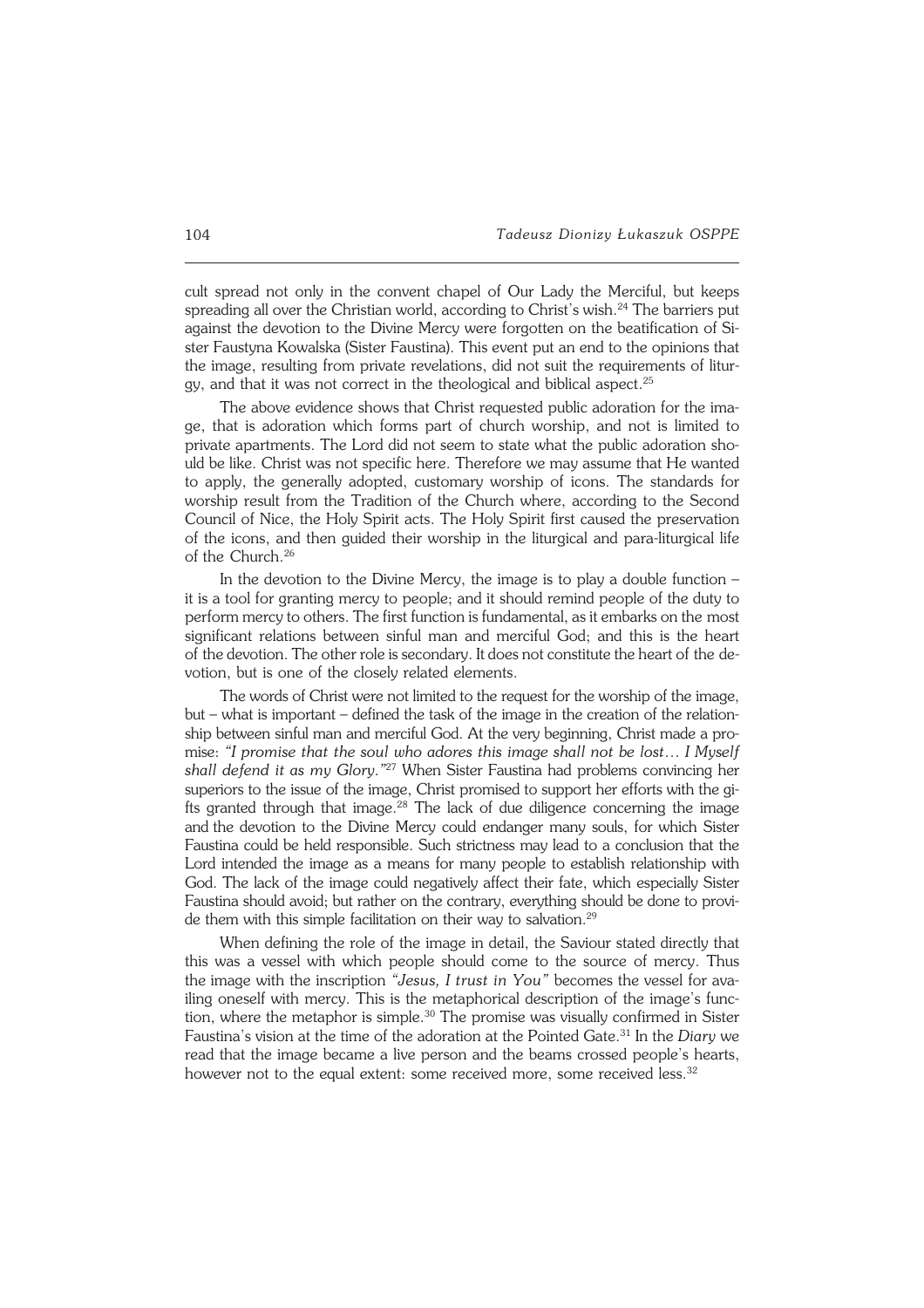The words of the Lord prove that the image is indispensable in the devotion to Divine Mercy. Is it something new in Christianity? Not at all, it is simply a reminder of the ancient iconological dogma, which has been almost forgotten in our religious culture, but which should still be valid for Salvation. Christ stands in the centre of Salvation, as He submitted His Person to the rules of human perception, becoming tangible and accessible through the image.<sup>33</sup> The image of Christ, and the same can be said of the image of Our Lady, does not come in a vacuum, and is not deprived of impersonation, but is actually full of the condensed presence of the Per− son.<sup>34</sup>The presence of this Person is possible despite of spatial limitations. Space cannot hold the Person, as the Person stands above all rules of dimensions. Yet the presence is full and complete. A man coming to pray before the icon faces such full presence. These relations are well verbalised by Sister Faustina's vision, where "the image becomes a live person" and spread the beams of His grace according to people's capacity, granting more to some, and less to others. The vision sugge− sts that it was not the image which started the action of distributing grace, but the Lord acting through it.

Concluding this section, it may be said that the *Diary* points to the significant meaning of the iconological dogma: the dogma is presented in the very form it sho− uld function in the Church. How could a simple nun, who had no ambition to perform theological studies, know these issues? This question must be left unanswered here.<sup>35</sup> However, the very question itself testifies that we face something that may be seen as a MYSTERY by a person enlightened with the faith.

#### **4. The graphic form of the image**

Sacred images, which are the objects of religious worship serving as means for establishing contact with the transcendent world, should have a special charac− ter, allowing for the adoration of the Person. This issue has not been solved in the iconological dogma as formulated by the Church Councils, yet it constitutes a signi− ficant element of the iconographic canon formed by the Church tradition. This iconographic canon regulates the art of the Orthodox Church, where it is the binding standard. The basic rule of the canon may be formulated according to one of the Or− thodox theologians: *"The icon shows not the everyday, banal face of aman, but an adorable and eternal face*.*"* <sup>36</sup> An icon presents the heirs to eternal kingdom intimated in the icons. When we apply this definition to Jesus, His image should be made in a way showing His glory resulting from forming part of the Trinity with God the Father and the Holy Spirit.<sup>37</sup> A question thus arises whether the image of the Divine Mercy meets this criterion.

The answer may be found in the manner Jesus appeared to Sister Faustu− inaas the prototype for the image, and then in the technical means of the artist in expressing the vision on canvas. The first issue is related to Sister Faustina's vision of February,  $22<sup>nd</sup> 1931$  at the convent in Plock. Let us quote the vision again: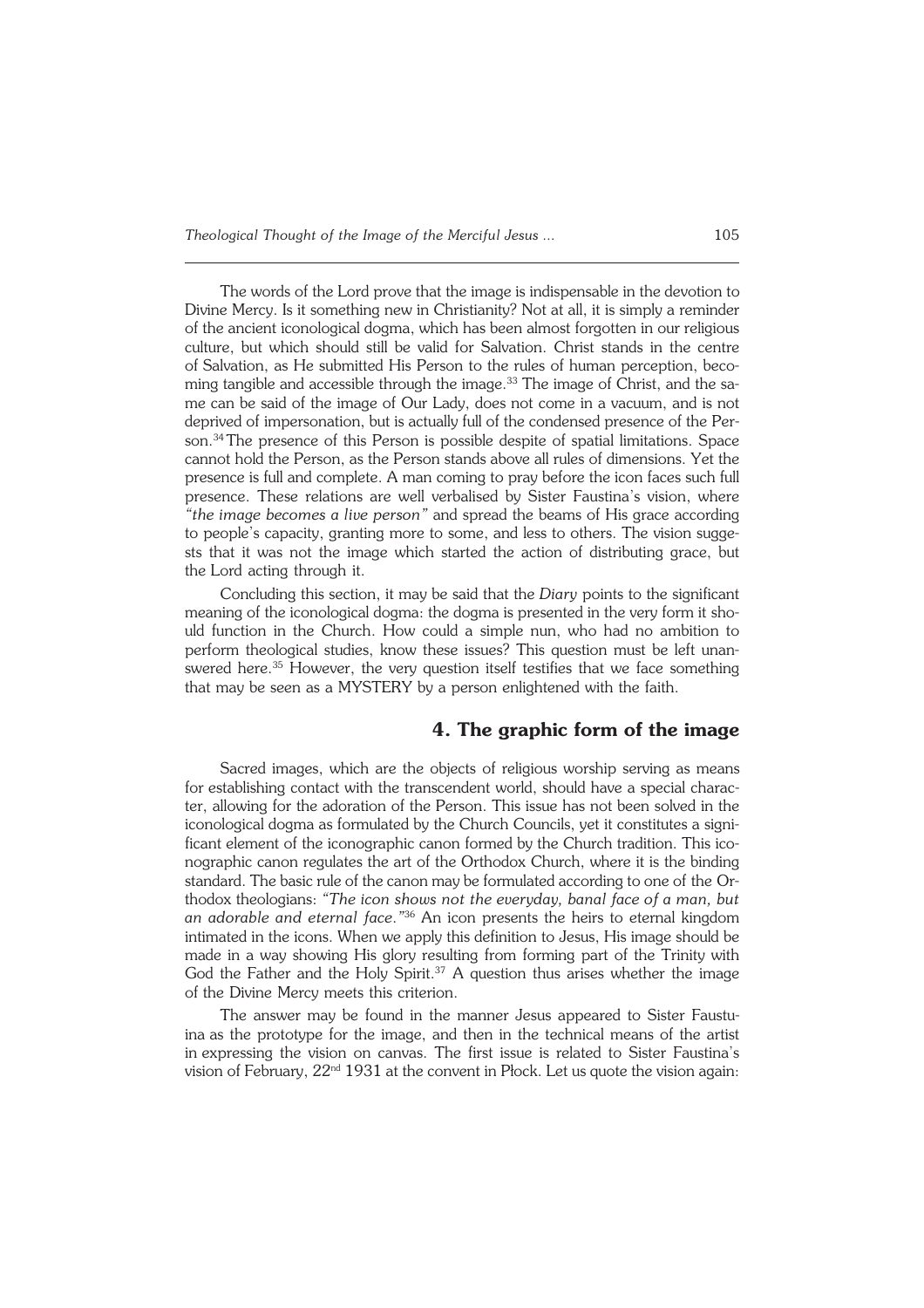*"Inhe evening, when I was in my cell, I saw Lord Jesus in a white garment. One hand raised for blessing, and the other touched the garment at the chest. From the opening of the garment emanated two rays, one red and the other pale. Ilooked at the Lord, while my soul was full of fear and great joy. After awhile Jesus said to me: «Paint the image according to the vision you see, with aninscription: Jesus, I trust in You»."* The description, given in simple words, shows without doubt that the image concerned Christ the Glorious, whose appari− tion is close to the post−paschal Christophanies. He may freely enter closed spaces and appear wherever and whenever He wishes. No one and nothing may hinder His doing so, yet in order to see Him, one needs to have his *"eyes open"* (See Luke 24,31). The special indicator of the Glory are the two rays coming out from the heart. The light in each form (including rays) is a biblical sign of the transforming action (Cf. The Transfiguration as described by Matthew 17, 1−8).38 In the *Diary* we read that Sister Faustina looked at the Lord, experiencing fear and joy simultane− ously. This note, parallelled by the statement that the looking occurred in silence, means that the Visionary had the time to imprint the image in her mind. After awhile, she heard the order: *"Paint the image according to the vision you see*.*"* The *"image"* (or *"drawing"* in the exact translation) may be treated as a primitive wording of Sister Faustina, or as an expression consciously used by the Lord, difi− ning what was imprinted in the Visionary's mind. We know from her *Diary*, how she struggled for having this image painted on canvas. Her efforts resulted in the image painted by an artist from Vilnius, Eugeniusz Kazimirowski. This painting, howe− ver, did not satisfy the Visionary; she perceived it as one not apt to the experienced and remembered "drawing" in her mind. This was a painful experience to her. She expressed this pain saying to Christ: "Who can paint You as beautiful as You *are?"* and the answer she received was as follows: "The greatness of this painting *lies not in the beauty of the paint or the brush, but in My Mercy*.*"* 9 These words of the Lord have great significance for religious iconography in general, and are crucial for this particular image. They express the Lord's acceptance of the image. Jesus does not require or expect anything better that what has been done. There− fore the image by Kazimirowski, although criticised by human critics<sup>40</sup>, was approved by the Divine Customer. The words of God, referring to iconography in gene− ral, show that the religious value of the image may not be measured by its artistic value. The true beauty is more profound than the perfection of the execution. It consists in giving us a glimpse of the transcendent world in the richness of forms and colours. This glimpse is not equal to full representation, therefore there will always be a distance between the image and the model represented; while transcen− dence of this distance will be an instance of Divine Grace, descending to our earthly existence.<sup>41</sup> God does not require a man, or an artist, to go beyond his limited powers, but lowers Himself to human level. This action takes the form of incarnation dynamics, present in the entire history of Salvation, crowned with the Incarna− tion of the Son of God. Sacred images, apart from the Holy Bible and the sacraments, participated in this permanent process of the dynamic incarnation. The me−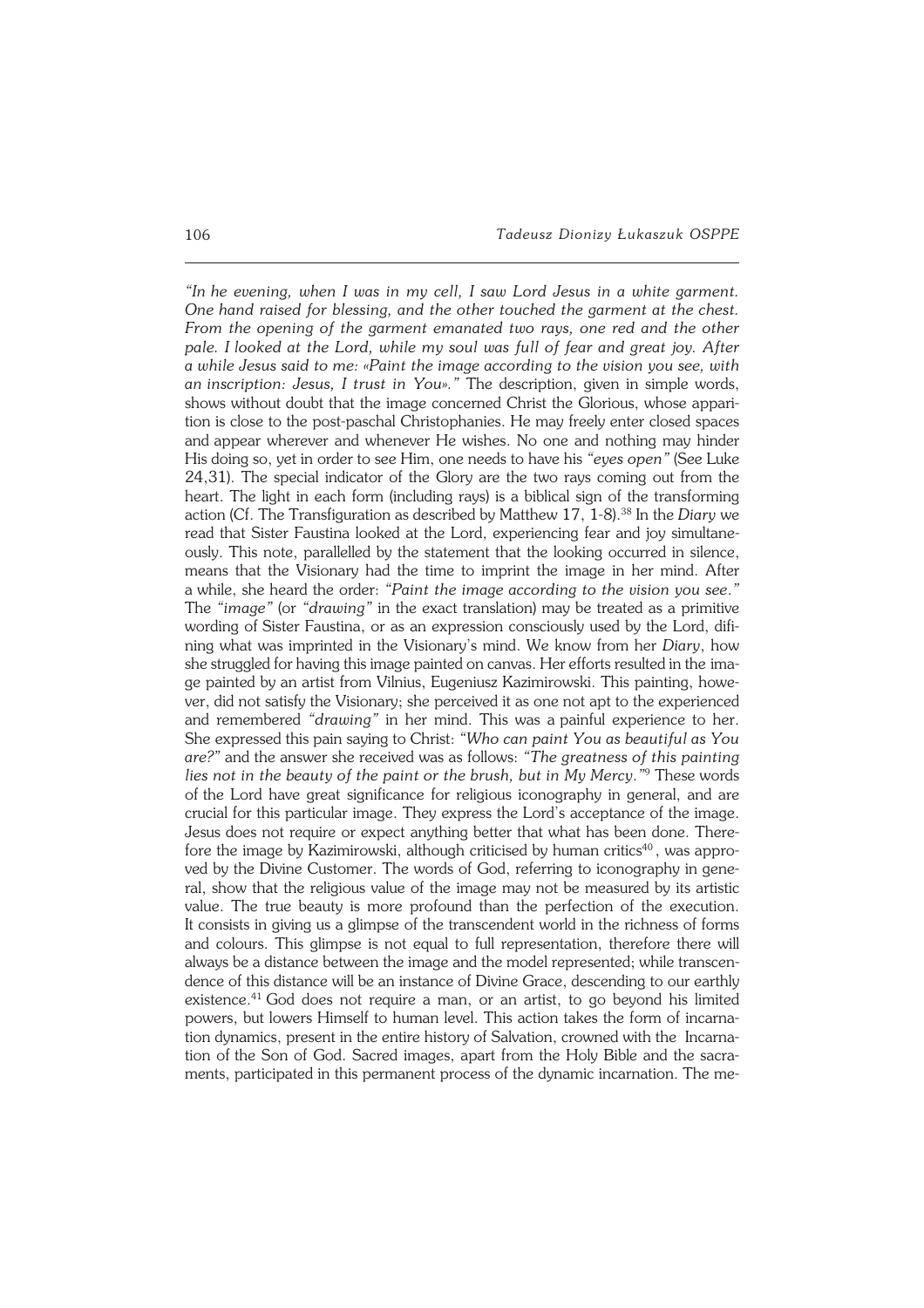ditation over the image of Divine Mercy, based on the *Diary* of Sister Faustina, results in the following conclusions:

1. Christ requires the image as a necessary element in the devotion to Divine Mercy.

2. The image should receive the appropriate private and public worship.

3. The image should be made according to the *'drawing'* imprinted in the mind of Sister Faustina as a result of her vision.

4. The vision presented Christ the Glorious, as in the post−paschal situation.

5. The image painted by man presents (imperfectly) the Glory of the Saviour; that is why it may constitute a foundation for His presence and redeeming action. In front of this image one may experience Divine Mercy to the extent needed − and God promises it to be so.

#### **Notes:**

<sup>1</sup> The person of Sister Faustina has been described in numerous studies. The most significant and easily accessible sources are: I. Borkiewicz, *Kowalska Helena, S. Maria Fau− styna,* in: *Hagiografia polska*, vol. 1, Poznań – Warszawa – Lublin 1971, pp. 837−849; R.Forycki: *Duchowość sługi Bożej s. Faustyny w kontekście charyzmatu Zgromadzenia Sióstr Matki Bożej Miłosierdzia,* in: *Posłannictwo siostry Faustyny*, Kraków 1991, pp. 141−154; W. Kluz, *Siostra Faustyna Kowalska (1905−1938*), in: *Chrześcijanie,* vol. 10, Warszawa 1983, pp. 9−101.

2 Indirect justification of these assumptions may be seen in the rigorous research requ− ired by the law before her beatification. Results of this research have been published in: *Iuridicum alterius theologi censoris super scriptis eidem Servae Dei tributis' in Sacra Congregatio pro Causis Sanctorum, Positio super scriptis*, Roma 1980.

3 I do not mean here absolute certainty, but a "graduated probability*"*. Cf. R. Laurentin *Współczesne objawienia Najświętszej Maryi Panny*, Gdańsk 1994, pp. 49−67.

<sup>4</sup> DS. 600−603 (Nicaenum II); 653−656 (Constantinopolitanum IV); 1823 (Tridentinum)

<sup>5</sup> The one−side approach and its consequences have been described by J. Delumeau *Lapéché et la peur* (transl. A. Szymanowski) Warszawa 1994. The titles of chapters speak for themselves, stressing *The Priesthood of Fear* or *The Possible Bankruptcy of Redemp− tion*.

 $6$  The issue of the required form and the indicated tasks of the image will be discussed in the following sections of this article.

<sup>7</sup> *Diary*, Kraków 1983, No 47. In the further quoted references to the *Diary* will bemar− ked as D., and the appropriate number.

The confessor, whose name was not noted down by Sister Faustina, could be A. Mo− dzelewski, L. Wilkowski, or W. Jezusek. Today, it is difficult to define who of these priests met Sister Faustina at the time and was faced with the task.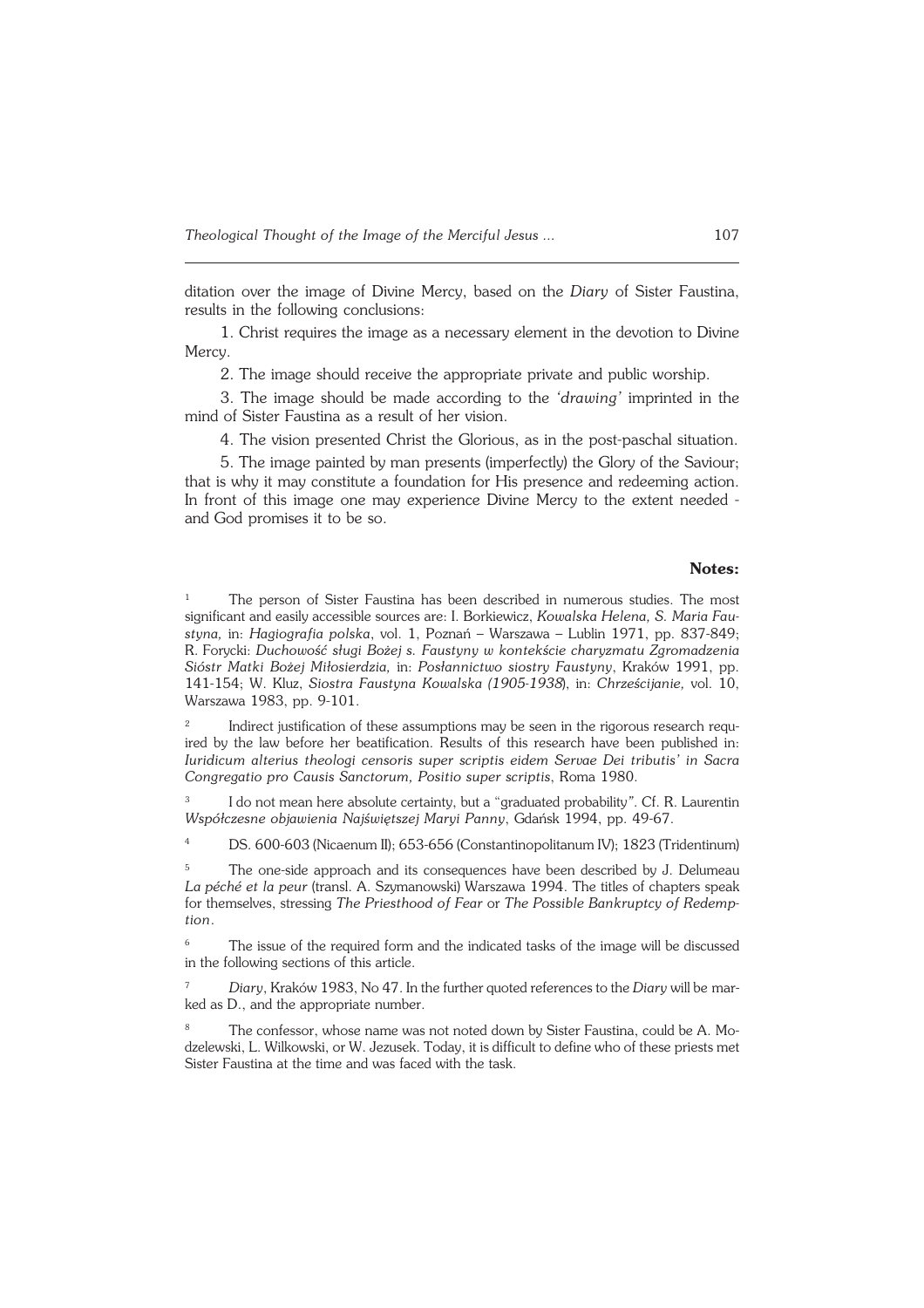<sup>11</sup> Cf. Jerzy Mrówczyński *Przypisy do Dzienniczka Sługi Bożej Siostry Marii Fausty− ny Kowalskiej ze Zgromadzenia Matki Bożej Miłosierdzia* [*Footnotes to the Diary*], D.603

<sup>12</sup> D. 52.

<sup>13</sup> D. 152.

<sup>14</sup> D. 154.

<sup>15</sup> Information about the painter and the time of painting the image come from: J.Mrów− czyński, *Przypisy…* D. p. 603

<sup>16</sup> See: A. Witko: *Obraz Bożego Miłosierdzia*, Kraków 1993

<sup>17</sup> DS. 600; 653−656; 1823.

<sup>18</sup> The adopted name: The Image of the Divine Mercy was strongly opposed to. The opposition agrued that it was impossible to paint an attribute. They would be right if there had been no Incarnation, owing to which we could see the Divine Mercy in the human shape. Formore information see: A. Witko, *Nabożeństwo do Miłosierdzia Bożego według Błogo− sławionej Faustyny Kowalskiej*, Kraków 1994 (mps) p. 83 and following.

<sup>19</sup> KL 125. Comparing this standard with other treating on the crucial elements of Chri− stian life, the subordinated and marginal importance of art is visible. For comparison, see the statements on sacraments, sacramentals, or the breviary.

<sup>20</sup> The *Diary* is not systematic. It is characterised by emotion and passion. These emo− tions do not, however, go beyond the orthodox understanding, or even the orthopraxis. Can we possibly perceive it as inspiration by the Spirit?

<sup>21</sup> *Icon*, in: *Zwięzły słownik teologiczny*, Kraków 1993, p. 97.

 $22$  D. 47.

<sup>23</sup> D. 417.

<sup>24</sup> The spread of the worship of the Divine Mercy is described in: A. Witko, *Obraz Bożego Miłosierdzia*, Kraków 1993.

<sup>25</sup> For allegations see: A. Witko, *Nabożeństwo*…, p. 124 and following.

<sup>26</sup> Cf. I Różycki, *Miłosierdzie Boże*, in: *Zasadnicze rysy nabożeństwa do Miłosierdzia Bożego*, Kraków 1982, p. 21.

<sup>27</sup> D. 48.

<sup>28</sup> D. 51.

- <sup>30</sup> D. 327.
- <sup>31</sup> As described above.
- $32 \quad D. 417.$

<sup>9</sup> D. 49

<sup>10</sup> D. 51

 $^{29}$  D. 154.